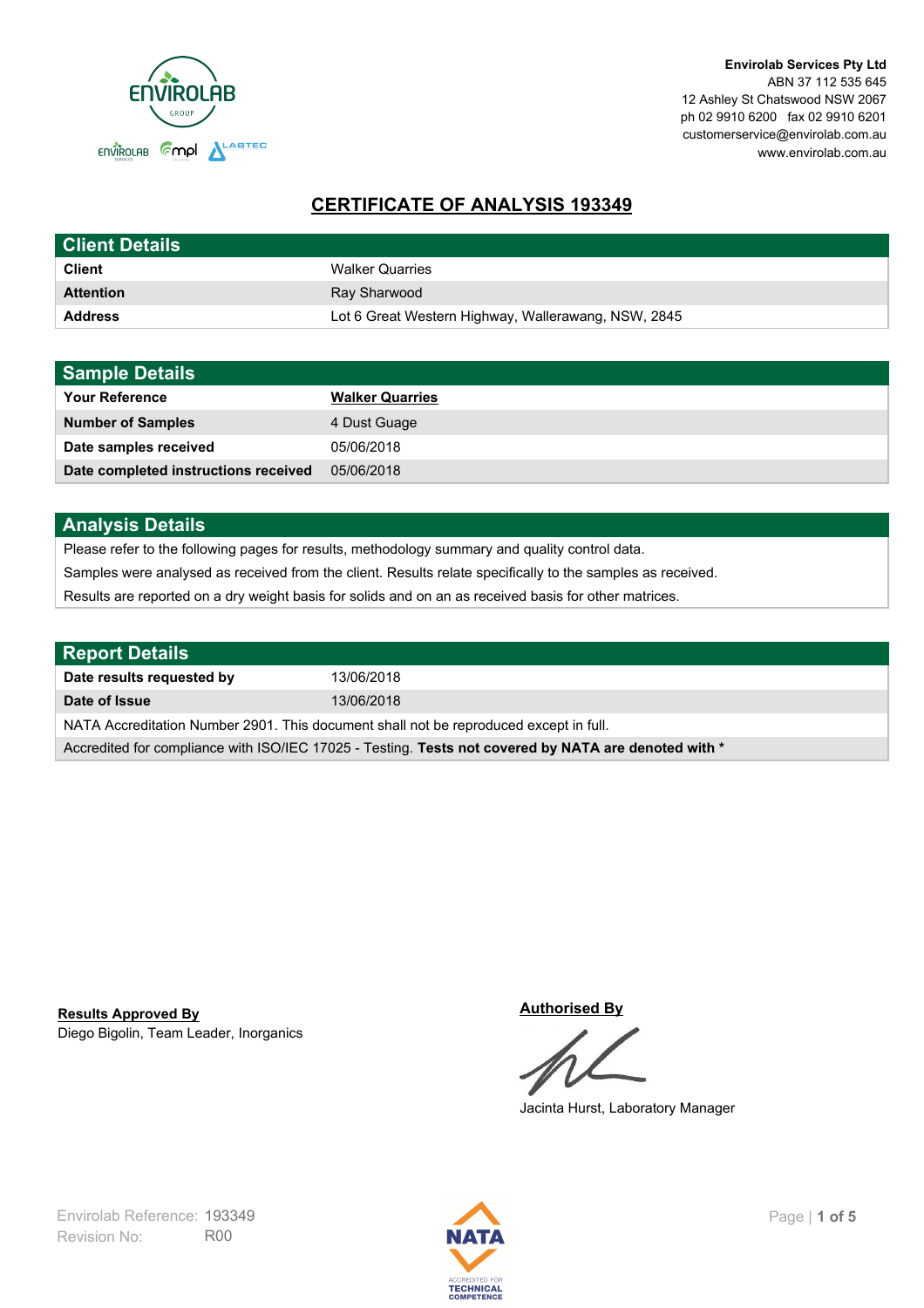#### **Client Reference: Walker Quarries**

| Dust Deposition AS 3580.10.1 |               |                   |                   |                   |                   |
|------------------------------|---------------|-------------------|-------------------|-------------------|-------------------|
| Our Reference                |               | 193349-1          | 193349-2          | 193349-3          | 193349-4          |
| Your Reference               | <b>UNITS</b>  | D <sub>1</sub>    | D <sub>2</sub>    | D <sub>3</sub>    | D <sub>4</sub>    |
| Type of sample               |               | <b>Dust Guage</b> | <b>Dust Guage</b> | <b>Dust Guage</b> | <b>Dust Guage</b> |
| Dust Gauge Start Date        | $- -$         | 03/05/2018        | 03/05/2018        | 03/05/2018        | 03/05/2018        |
| Dust Gauge End Date          | --            | 01/06/2018        | 01/06/2018        | 01/06/2018        | 01/06/2018        |
| Dust - No. of Days Collected | --            | 30                | 30                | 30                | 30                |
| Insoluble Solids             | $q/m2$ /month | 0.3               | 0.3               | 2.4               | 0.9               |
| Combustible Matter           | $q/m2$ /month | 0.1               | 0.1               | 0.1               | 0.3               |
| Ash                          | $q/m2$ /month | 0.2               | 0.1               | 2.2               | 0.6               |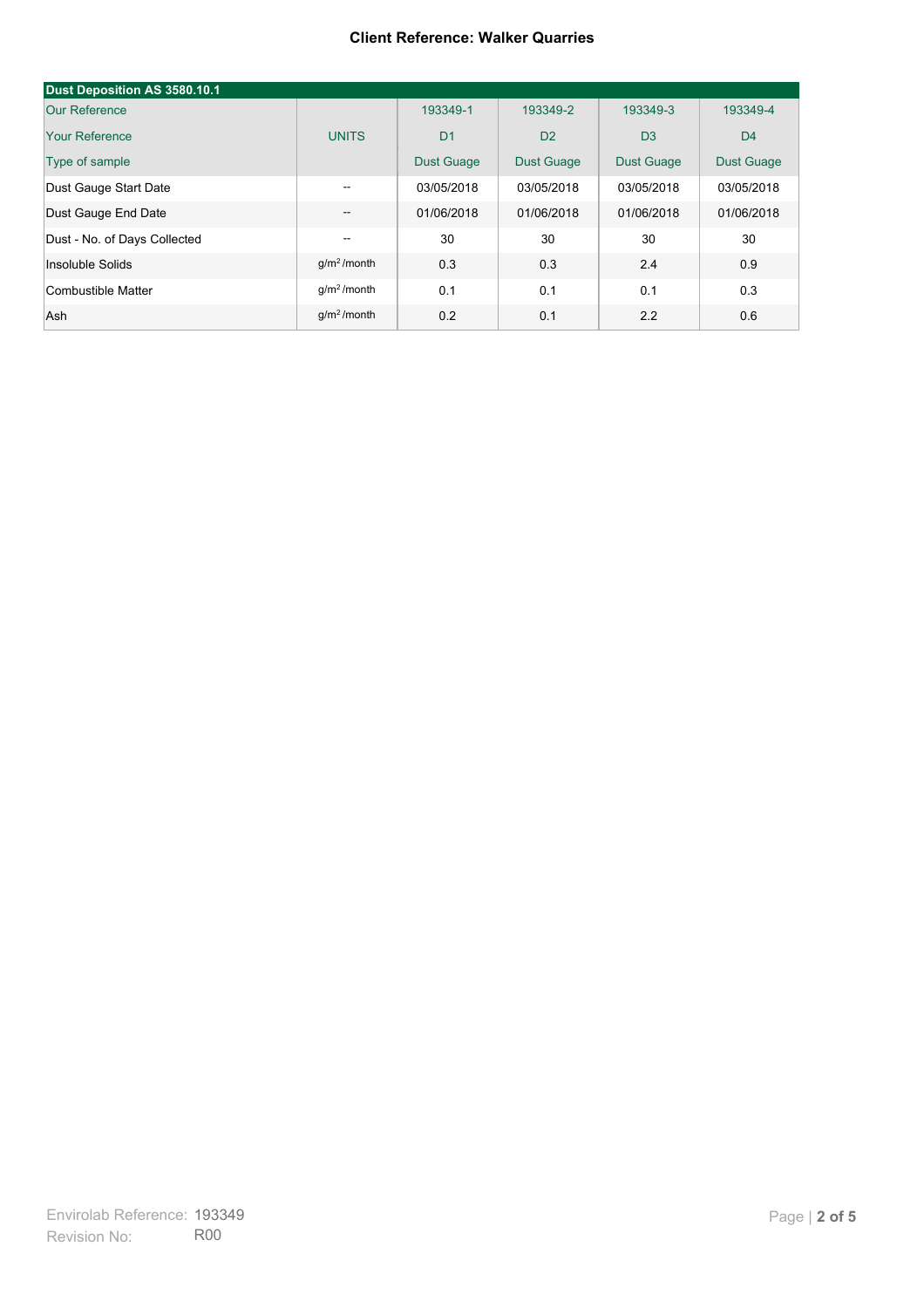## **Client Reference: Walker Quarries**

| <b>Method ID</b> | <b>Methodology Summary</b>                               |
|------------------|----------------------------------------------------------|
| AS 3580.10.1     | Analysis of dust gauges by AS 3580.10.1 (analysis only). |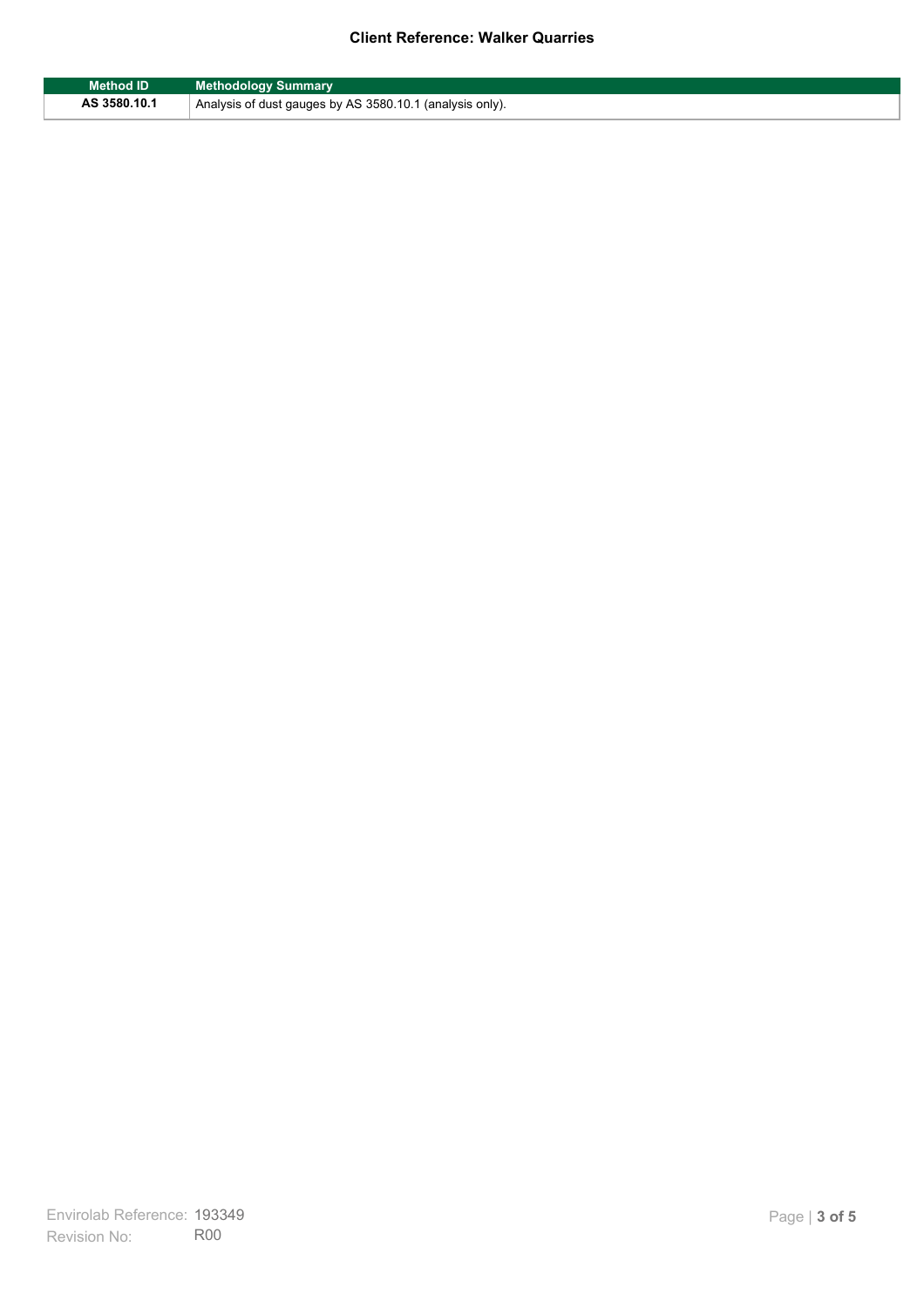### **Client Reference: Walker Quarries**

| <b>Result Definitions</b> |                                                  |
|---------------------------|--------------------------------------------------|
| <b>NT</b>                 | Not tested                                       |
| <b>NA</b>                 | Test not required                                |
| <b>INS</b>                | Insufficient sample for this test                |
| <b>PQL</b>                | <b>Practical Quantitation Limit</b>              |
| $\prec$                   | Less than                                        |
| $\geq$                    | Greater than                                     |
| <b>RPD</b>                | <b>Relative Percent Difference</b>               |
| <b>LCS</b>                | Laboratory Control Sample                        |
| <b>NS</b>                 | Not specified                                    |
| <b>NEPM</b>               | <b>National Environmental Protection Measure</b> |
| <b>NR</b>                 | Not Reported                                     |

| <b>Quality Control Definitions</b>                                                                                                                                                                                                                      |                                                                                                                                                                                                                                        |  |
|---------------------------------------------------------------------------------------------------------------------------------------------------------------------------------------------------------------------------------------------------------|----------------------------------------------------------------------------------------------------------------------------------------------------------------------------------------------------------------------------------------|--|
| <b>Blank</b>                                                                                                                                                                                                                                            | This is the component of the analytical signal which is not derived from the sample but from reagents.<br>glassware etc, can be determined by processing solvents and reagents in exactly the same manner as for<br>samples.           |  |
| <b>Duplicate</b>                                                                                                                                                                                                                                        | This is the complete duplicate analysis of a sample from the process batch. If possible, the sample selected<br>should be one where the analyte concentration is easily measurable.                                                    |  |
| <b>Matrix Spike</b>                                                                                                                                                                                                                                     | A portion of the sample is spiked with a known concentration of target analyte. The purpose of the matrix spike<br>is to monitor the performance of the analytical method used and to determine whether matrix interferences<br>exist. |  |
| <b>LCS (Laboratory</b><br><b>Control Sample)</b>                                                                                                                                                                                                        | This comprises either a standard reference material or a control matrix (such as a blank sand or water) fortified<br>with analytes representative of the analyte class. It is simply a check sample.                                   |  |
| <b>Surrogate Spike</b>                                                                                                                                                                                                                                  | Surrogates are known additions to each sample, blank, matrix spike and LCS in a batch, of compounds which<br>are similar to the analyte of interest, however are not expected to be found in real samples.                             |  |
| Australian Drinking Water Guidelines recommend that Thermotolerant Coliform, Faecal Enterococci, & E.Coli levels are less than<br>1cfu/100mL. The recommended maximums are taken from "Australian Drinking Water Guidelines", published by NHMRC & ARMC |                                                                                                                                                                                                                                        |  |

2011.